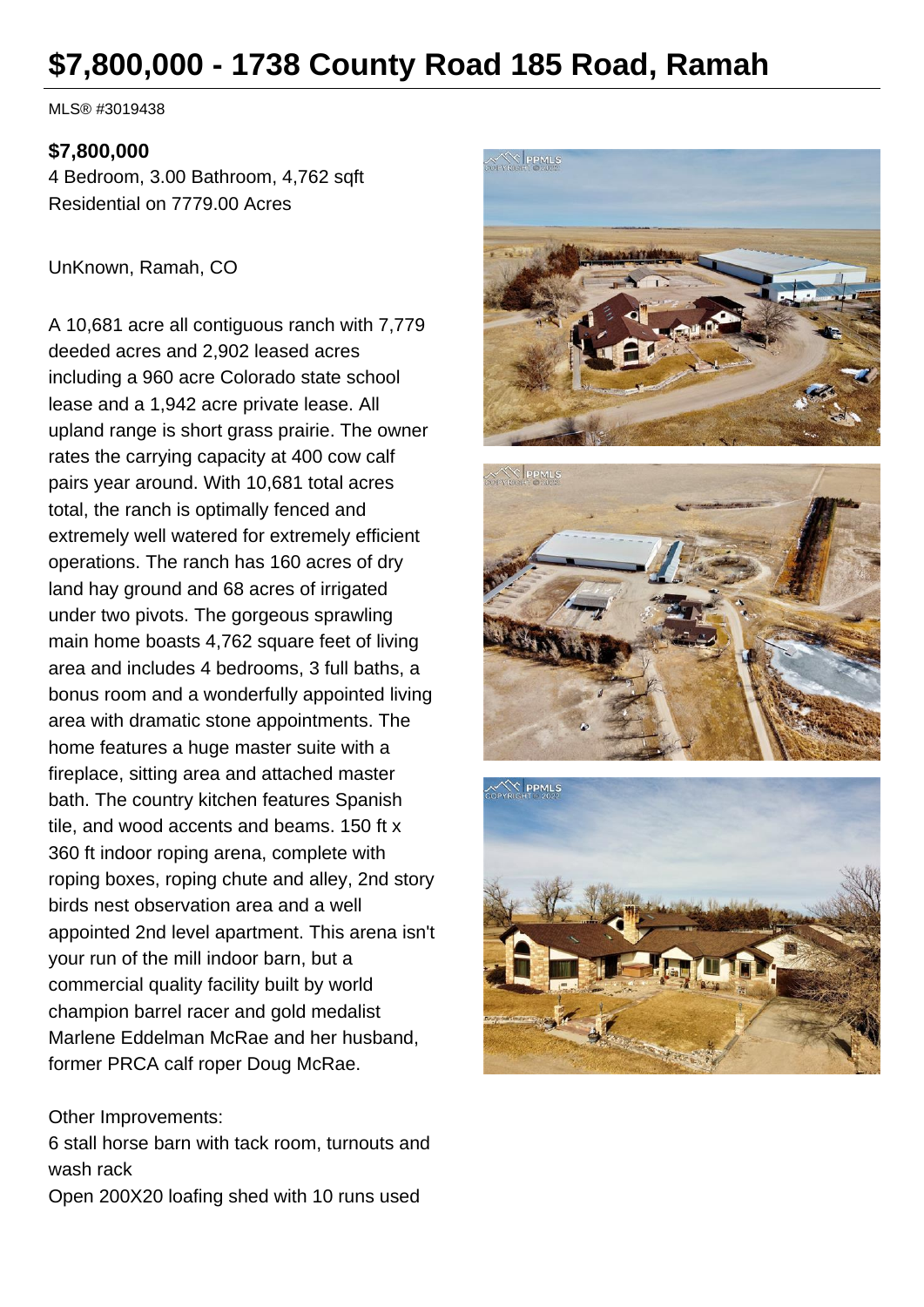in the past for horse runs, now used for equipment storage Shop with overhead door Calving barn and pens 3 bed mobile home Loafing sheds in the Bull pasture Airplane hanger and runway Numerous solar wells, electric wells and windmills and a pipeline system Excellent fencing and cross fencing that works incredibly well for cattle rotation Several sets of corrals and pens Two pivot irrigation sprinklers Two grain bins Several stock sheds several stock dams

See website for additional descriptions.

Built in 1968

#### **Essential Information**

| MLS@#                 | 3019438              |
|-----------------------|----------------------|
| Price                 | \$7,800,000          |
| <b>Bedrooms</b>       | 4                    |
| <b>Bathrooms</b>      | 3.00                 |
| <b>Full Baths</b>     | 3                    |
| <b>Square Footage</b> | 4,762                |
| Acres                 | 7,779.00             |
| <b>Year Built</b>     | 1968                 |
| <b>Type</b>           | Residential          |
| Sub-Type              | <b>Single Family</b> |
| <b>Status</b>         | Active               |

#### **Community Information**

| Address      | 1738 County Road 185 Road                           |
|--------------|-----------------------------------------------------|
| Subdivision  | UnKnown                                             |
| City         | Ramah                                               |
| County       | Elbert                                              |
| <b>State</b> | $\left( \begin{array}{c} \cdot \end{array} \right)$ |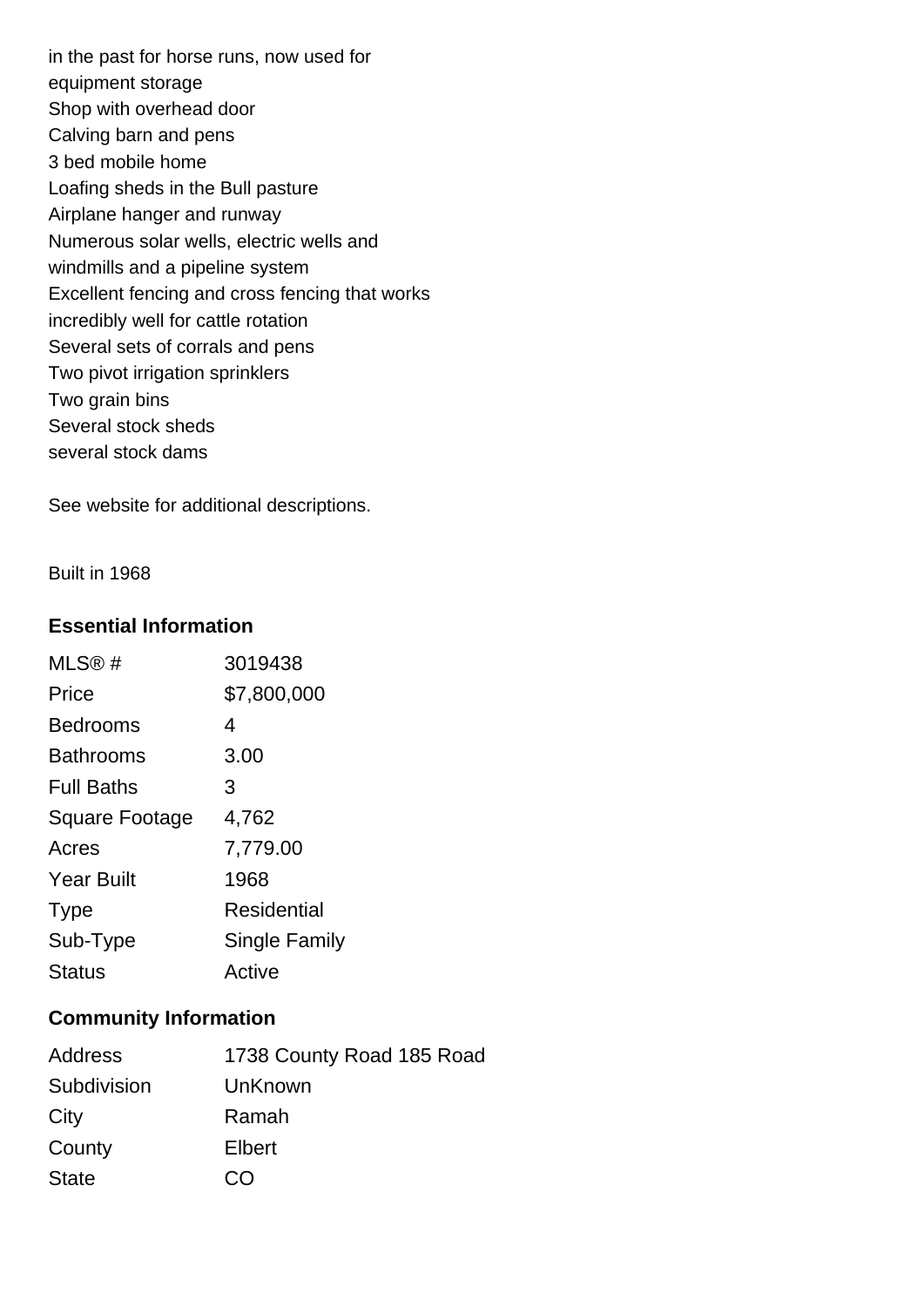| Zip Code                 | 80832                                                                                                                                                                        |
|--------------------------|------------------------------------------------------------------------------------------------------------------------------------------------------------------------------|
| <b>Amenities</b>         |                                                                                                                                                                              |
| <b>Utilities</b>         | Electricity, Propane, Telephone                                                                                                                                              |
| # of Garages             | 2                                                                                                                                                                            |
| Garages                  | Even with Main Level                                                                                                                                                         |
| <b>Interior</b>          |                                                                                                                                                                              |
| <b>Interior Features</b> | <b>Great Room, Vaulted Ceilings</b>                                                                                                                                          |
| Appliances               | Kitchen Vent Fan, Oven, Refrigerator, Range Oven (Gas/Elec), Range<br>Top (Gas/Elec), Self Cleaning Oven                                                                     |
| Heating                  | Baseboard, Hot Water, See Prop Desc Remarks, Wood                                                                                                                            |
| Cooling                  | <b>None</b>                                                                                                                                                                  |
| Fireplace                | Yes                                                                                                                                                                          |
| Fireplaces               | See Prop Desc Remarks                                                                                                                                                        |
| # of Stories             | 2                                                                                                                                                                            |
| <b>Stories</b>           | 2 Story                                                                                                                                                                      |
| <b>Exterior</b>          |                                                                                                                                                                              |
| <b>Exterior</b>          | Stone, Stucco                                                                                                                                                                |
| Lot Description          | 360-degree View, Backs to Open Space (OS), Level, Meadow, Mountain<br>View, View of Pikes Peak, See Prop Desc Remarks, Rural,<br>Spring/Pond/Lake, Stream/Creek, Trees/Woods |
| Roof                     | <b>Composite Shingle</b>                                                                                                                                                     |
| Construction             | <b>Existing Home</b>                                                                                                                                                         |

### **School Information**

| <b>District</b> | 100J-Big Sandy |
|-----------------|----------------|
| Elementary      | Simla          |
| Middle          | Simla          |
| High            | Simla          |

Foundation Not Applicable

## **Additional Information**

| <b>HOA Fees</b> | 0.00           |
|-----------------|----------------|
| HOA Fees Freq.  | Not Applicable |

# **Listing Details**

Listing Office 00001107-Hayden Outdoors LLC